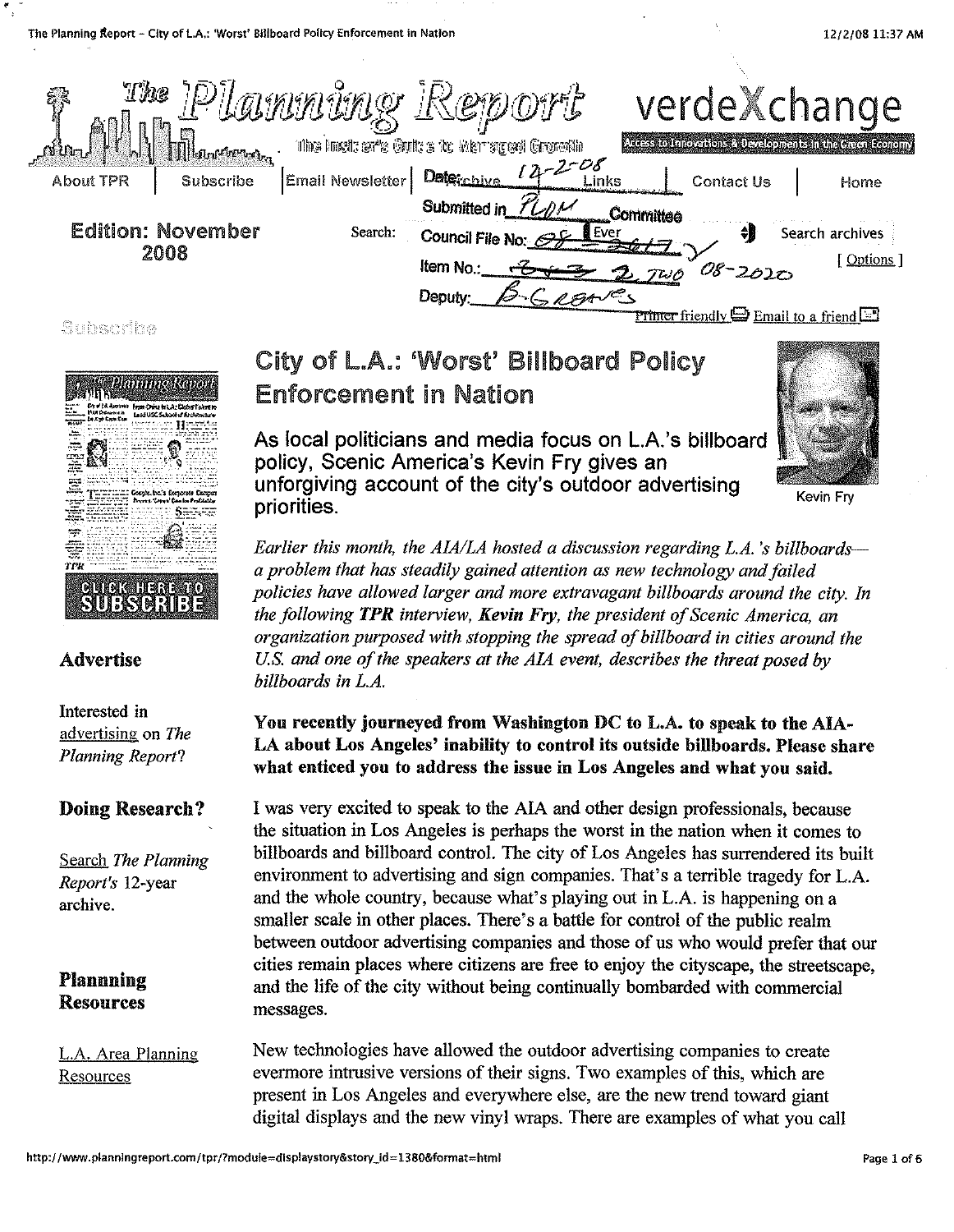## Email Newsletter

 $\frac{1}{2}$ 

Sign up to be notified when new editions are published.

*"The Planning Report is always the first thing I read at my desk every month."*  - *Rick Cole, City Manager for the City of Ventura* 

*"The Planning Report covers in-depth, and every month, the people, projects, laws and regulations that impact and define development in the state, and most especially, Southern California. There is no other publication like it."*  - *Doug Gardner, Afanaging Related Companies Grand Avenue Project* 

*"Every person who thinks or cares about Los Angeles needs to read The Planning Report."*  - *Robert Garcia, Center for Law in the Public Interest* 

Also published by ABL, Inc.

"supergraphics" in Los Angeles--gigantic advertisements that completely drape buildings. That's a tragic thing for the city, because advertising is obscuring city life. Once you've reached a point where you can no longer see the city, there's some danger for us that we will Jose contact with the essence of the city, and in doing so become Jess citizens and more consumers. Our citizenship is being taken from us, and we're being transformed into eyeballs for marketers.

#### What is Scenic America's purpose and mission?

Scenic America is the only national organization that focuses almost exclusively on preserving the visual qualities of American life—the countryside and cityscapes. We're all about the visual. We use the word "scenic" in a broad sense to include not just the classically scenic mountains and countryside, but also the visual quality of the built environment in urban and suburban areas. We work very hard to reduce "visual pollution" or "visual intrusions"—things that reduce our ability to enjoy the natural environment or the environments that we've created.

Billboards are our signature issue. We also deal with poorly placed cell towers, overhead power lines, and other things that create an environment of ugliness, particularly in suburban commercial strips. We also work hard to preserve open space and protect the visual and scenic qualities of public land. We're very active in the context-sensitive transportation design movement. We're also one of the founders of the National Scenic Byway programs.

We rely almost exclusively on individual donations from citizens who care about our issues. People can always go to Scenic.org to find out more about what we are doing and contribute if they would like to do that.

## You opened your presentation to the AlA by saying that Los Angeles had lost control of its planning processes regarding billboards. Would you elaborate on that statement and what supports this conclusion?

Los Angeles probably has the worst billboard problem in the country. No one knows exactly how many billboards there are in L.A. because the industry has prevented the city from counting them, which was the source of a series of lawsuits that were settled a couple of years ago. There is a minimum of 10,000 to 11,000 billboards in the city, of which probably a minimum of one-third are illegal. Signs have been put up without permits, in the wrong place, and are of the wrong size. The outdoor advertising companies, with the aid of willfully blind or inept public officials, have allowed the outdoor advertising industry to simply take over the street and put up signs wherever it feels like.

### If the city of L.A. is out of control, how have other jurisdictions, major cities, dealt with billboards better than Los Angeles?

The difference between Los Angeles and other cities is that other places have taken the enforcement role seriously. Every city in the United States has a sign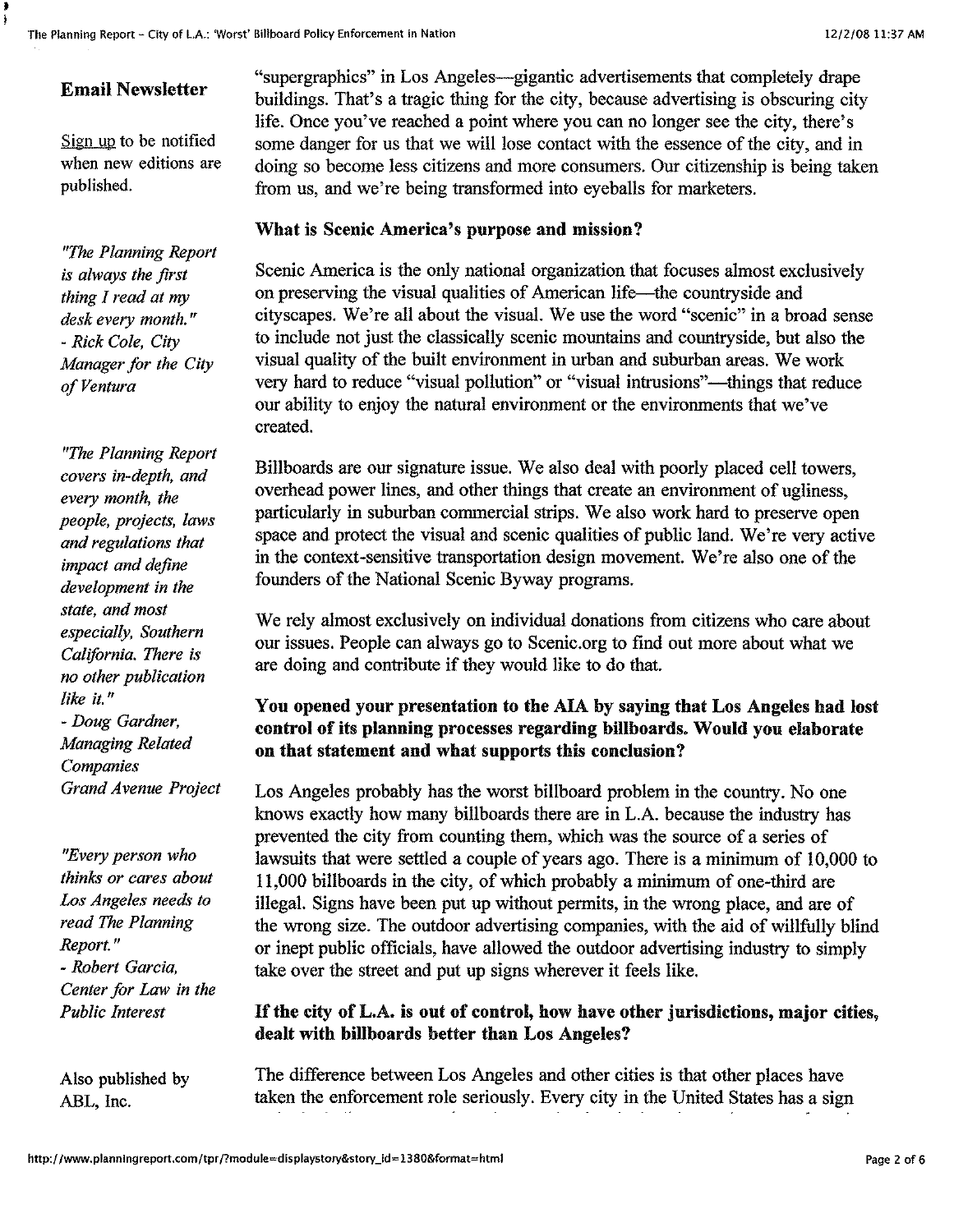*Metro Investment Report* 

code, including Los Angeles. The question is whether sign codes are enforced, or whether exemptions or special cases are carved out from it that weaken the overall approach to sign regulation. Places that take it seriously do not create a lot of exemptions or exceptions.

If you really want to get serious about billboard control, which many communities do, the only really effective way to do so is to completely ban all new billboards within the city's jurisdiction. If you completely ban all new signs, over time the billboard problem will be reduced. You're also not allowing the intrusion of new technologies like digital billboards and wall wraps to come in and further obliterate the visual quality of the place. It's an enforcement issue, it's having strict codes, and it's a ban on all new signs, which they did in Houston, Jacksonville, and other places around the country in order to get a handle on their problem.

#### **How can a blanket ban on new billboards deal with the 10,000 existing billboards and their visual imposition, in your words, on the livability of communities?**

If you create a ban on all new signs and the city never issues anther permit for another billboard, over time-and this takes decades-signs start to go away. For instance, they instituted a ban in Houston over 20 years ago and about two thirds of their billboards have vanished. The leases expire, the building is tom down, or a road is widened. As long as you do not permit those signs to come back somewhere, the natural attrition of billboards starts to reduce the problem.

It's really difficult, however, to simply go in and start removing existing billboards. One of the reasons for that is that in many states the legislature has harmed the use of amortization to remove non-conforming signs and requires a cash payment for that sign. The billboard industry always insists that the value of the sign is not just the value of the physical structure, but also the amount of revenue that could have been generated had the sign been allowed to exist. Each sign tends to become worth millions of dollars and no one can ever afford to remove them. Without amortization, communities have no recourse to remove existing non-conforming signs other than paying cash, and that never happens. On federal roads, like the freeways in Los Angeles, by law you have to pay cash for those signs.

#### **What explains the lack of an enforceable billboard policy in Los Angeles?**

The billboard industry has been extremely cleaver in offering to public officials, for example, some kind of trade or revenue sharing for things like parks or public amenities in exchange for rights to put up a billboard on or near public property. By doing that you do a couple of things. One, you weaken your overall ability to control signs in other places where you purportedly don't want them. Exceptions make it very difficult to enforce a law. The industry is very clever in that they have encouraged cities to carve out exceptions to the law. When the city then tries to enforce the law in other places, they are sued based on the inconsistent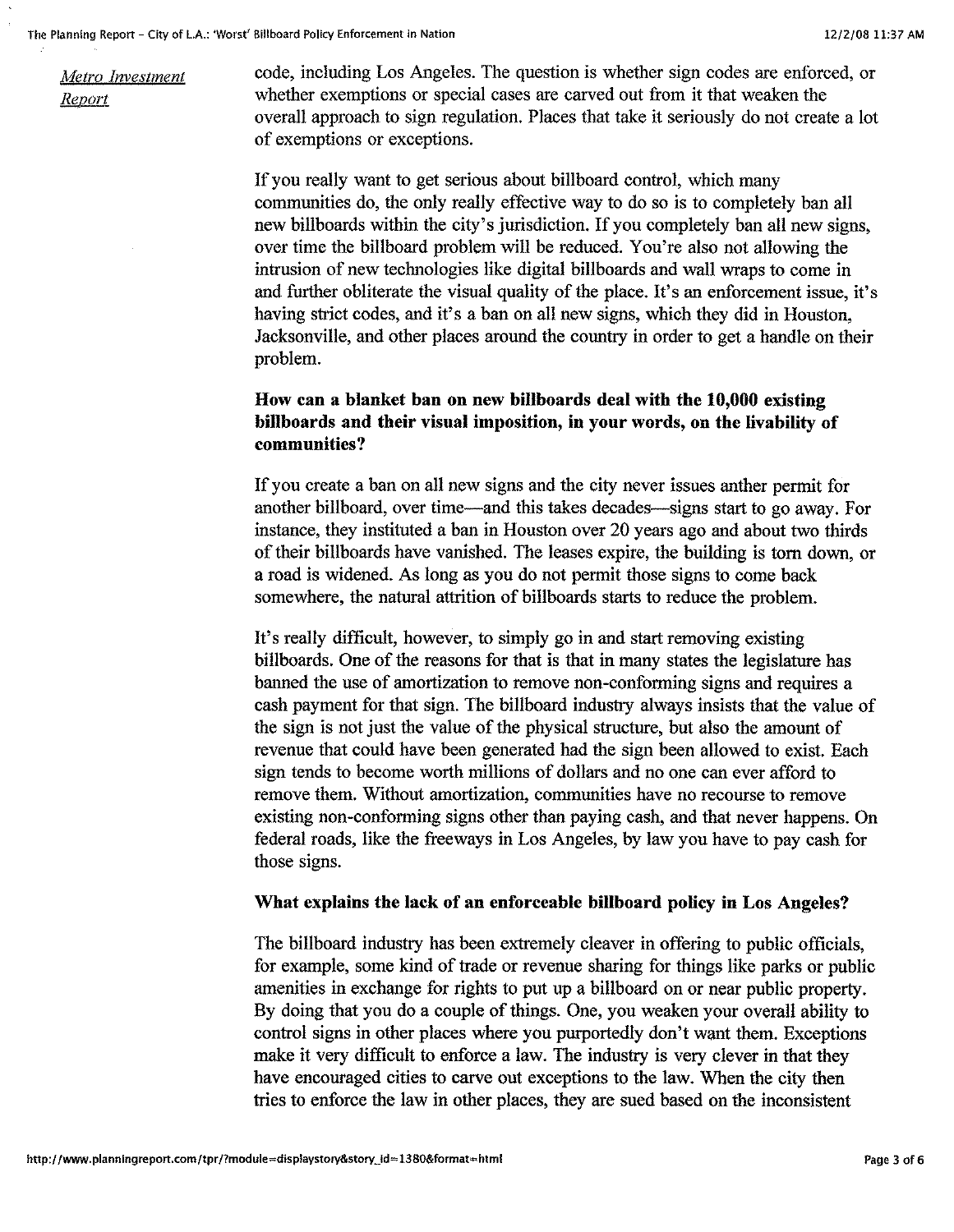enforcement of the law. The city finds itself in a trap.

There are several court cases percolating in the Los Angeles area on this very point. The city permits advertising on its bus shelters. The companies who make billboards the same size as the advertising on the bus shelters sue the city asking how they can tell them they can't have these when the city has them on its own property. The courts have agreed with the billboard companies to some degree.

We're seeing a new argument from developers that they can't put up the building because they can't make it work financially without advertising. Our argument is that people have been creating buildings for hundreds of years and have never had to do that. There has to be a way to make it work without hanging gigantic advertising and hiding the purpose of the building behind massive billboards. Theoretically, you can give people permission to do all kinds of things with their property that might bring in revenue to make the project financially feasible. But we don't allow that, because there are rules about how the city operates. There are zoning and other methods to ensure that the streetscape and built environments are coherent and visually pleasing. We use these rules all the time to control development. That makes the sign issue even more insidious.

There are things property owners can do with their buildings to make them more financially feasible that are actually intrinsic to the activity of the building. But the signs and commercial advertising is not. They are taking advantage of the adjacency to the public amenity, which is the street and the sidewalk, to force commercial advertising on passersby who may or may not want to see it.

That's what makes billboards different from other businesses. Billboards are a parasite on the public investment in the roadway and streetscape. That's why they are regulated in ways that other businesses are not. They are taking advantage of something they are not paying for, and they are compelling people to consume their product.

### **Billboard advocates would say that a small group of architects and urbanists complaining about billboards and visual pollution are not a serious political force for City Hall to reckon with. Are there other jurisdictions where effective coalitions have both formed and have succeeded is controlling city billboards?**

The answer varies from place to place. For instance, in Jacksonville, Florida, where they banned all new billboards, it was done by public referendum. San Francisco voted several years ago to ban all new billboards in a public referendum that got well over 70 percent of the vote. Of course, that hasn't worked out completely, as anyone can tell who's been to San Francisco lately. In contrast, in Houston, a large portion of the pressure for change came from the business community. They realized that the city was completely out of control in the way L.A. is now. The billboards were so dominant and hideous in the built environment that it was impeding their ability to develop as an economic force. The business community got together and said, "We can't be this ugly anymore."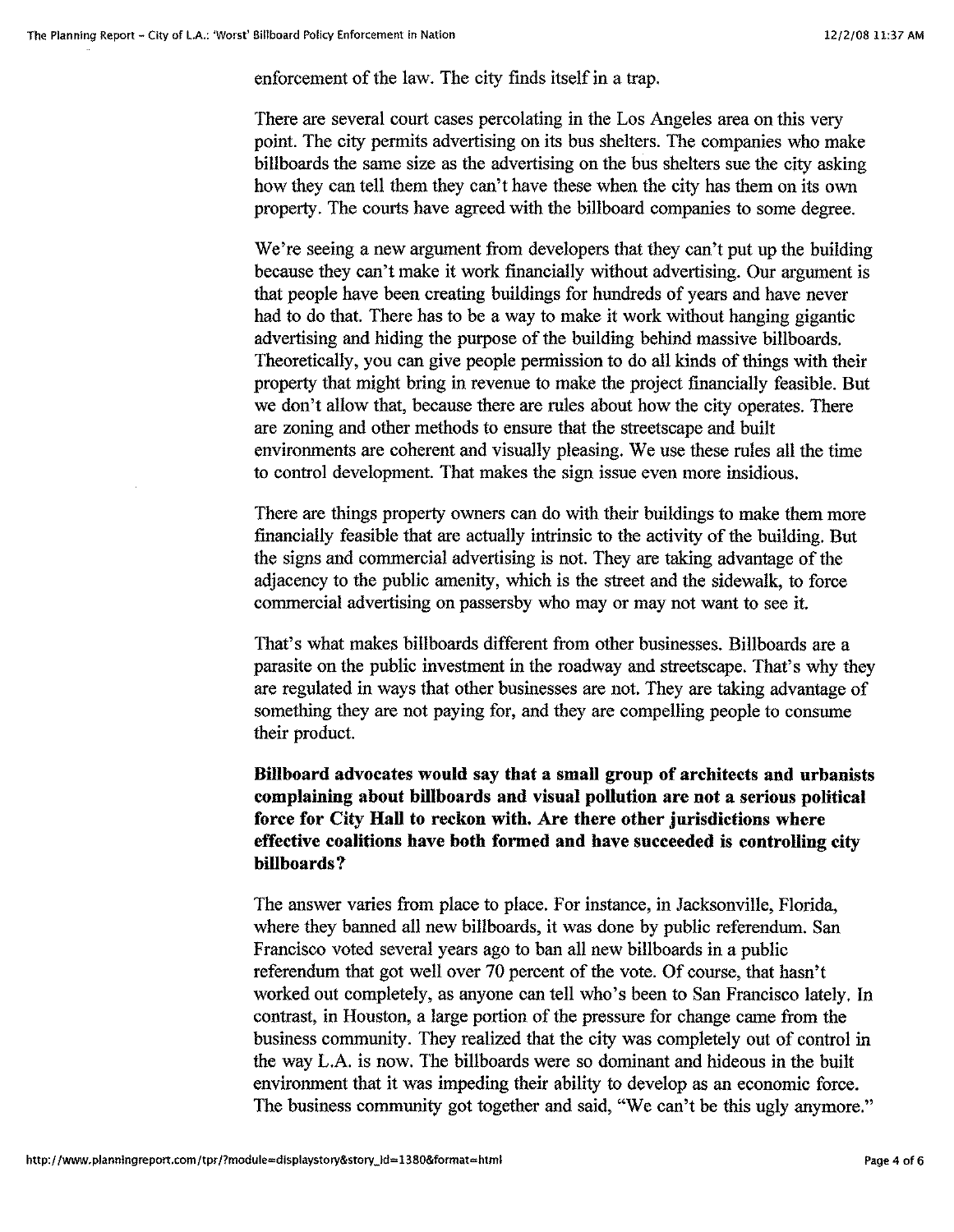It kind of depends on the local culture of the place, but the people within the business community often have a broader sense of what works to create an environment conducive to economic activity.

It's important to remember that there are other business and economic interests within the city other than those expressed by the sign companies and building owners. Too often, when politicians react to requests from billboard companies in order to be "business friendly," they support what the sign company or property owner wants. But they're forgetting that there are other interests beyond those that affect the quality of economic life in the city.

We want people to understand that there is a broader interest and most places. when they figure that out, have moved ahead. That's why the four states that have banned billboards entirely---Alaska, Maine, Vermont, and Hawaii---have made the decision that they wanted to preserve, protect, and defend their fundamental character as scenic and visually pleasing places, so they decided to push aside the billboards. They wanted people to come to those places as visitors and guests, and they knew that people come to see an authentic place and not see some billboard. The authenticity of place, the visual integrity of place, matters in the long-term development.

### **Elaborate on what you mean by "authentic," because in Los Angeles, what's viewed as authentic may be unlike what is authentic in other cities. For example, Sunset Boulevard is part of our Hollywood character. Are the billboards on the Sunset Strip inauthentic?**

Scenic America believes that the most important thing we can do is protect the fundamental character of the place. That's our goal. In the case of Times Square, which is often used as an example, the Vegas strip, or Sunset in Los Angeles, the fundamental character of that place may well include elaborate signage. But those are limited places. In the real world that's not how it actually works. In Los Angeles there are digital billboards showing up in all kinds of neighborhoods. You could not possibly argue that the fundamental character of places like Silverlake and others includes a giant TV screen on a 40-foot stick. The problem is, unless you very, very strictly restrict the places where these signs are, they tend to metastasize throughout the city to places where they do not belong.

The decisions about whether we want this stuff in our society are made behind closed doors, in political decisions or legal decisions that come from negotiations between billboard companies and politicians. Let's have a public discussion about whether this is how we want to live. If the public decides it wants them, that's fine, but let's make that a decision that's no longer held by those with only a financial interest.

What I found so wonderful about the AIA meeting in Los Angeles that I attended was that it was a public discussion for the first time in Los Angeles. People got together to talk about it, with all different points of views. Let's have that discussion, because otherwise the city will be lost to us. We will wake up one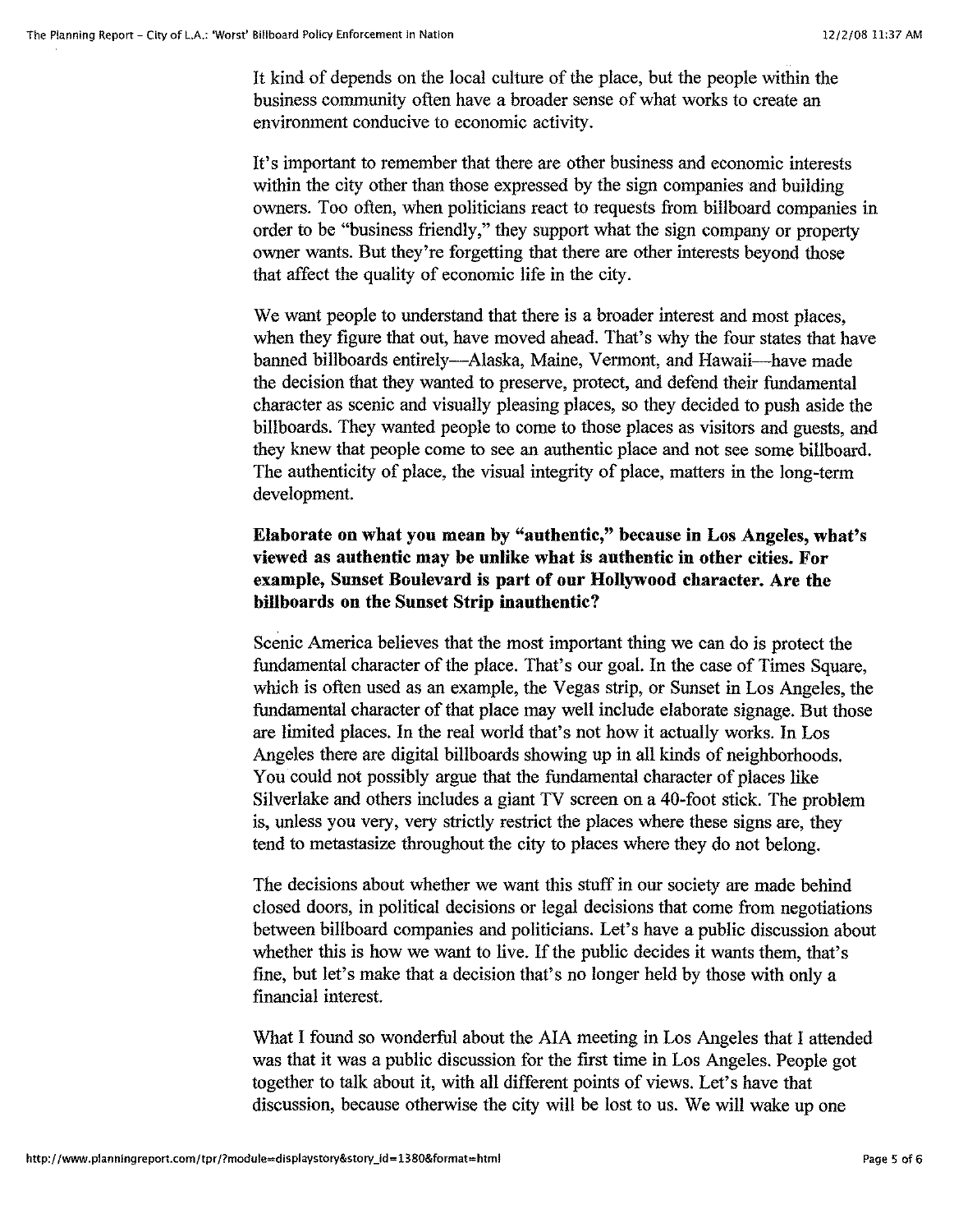•

morning and it will be gone, and we'll wonder how it happened, and who did it to us, and why we didn't speak up.

#### [Ed.'s note: Time Magazine published a story on Nov. 18 about a ban of outdoor advertising in Sao Paulo, Brazil.]

About TPR | Print Edition | Email Newsletter | Archive | Contact Us | Home

Copyright © 2006 *The Planning Report*  David Abel, Publisher, ABL, Inc.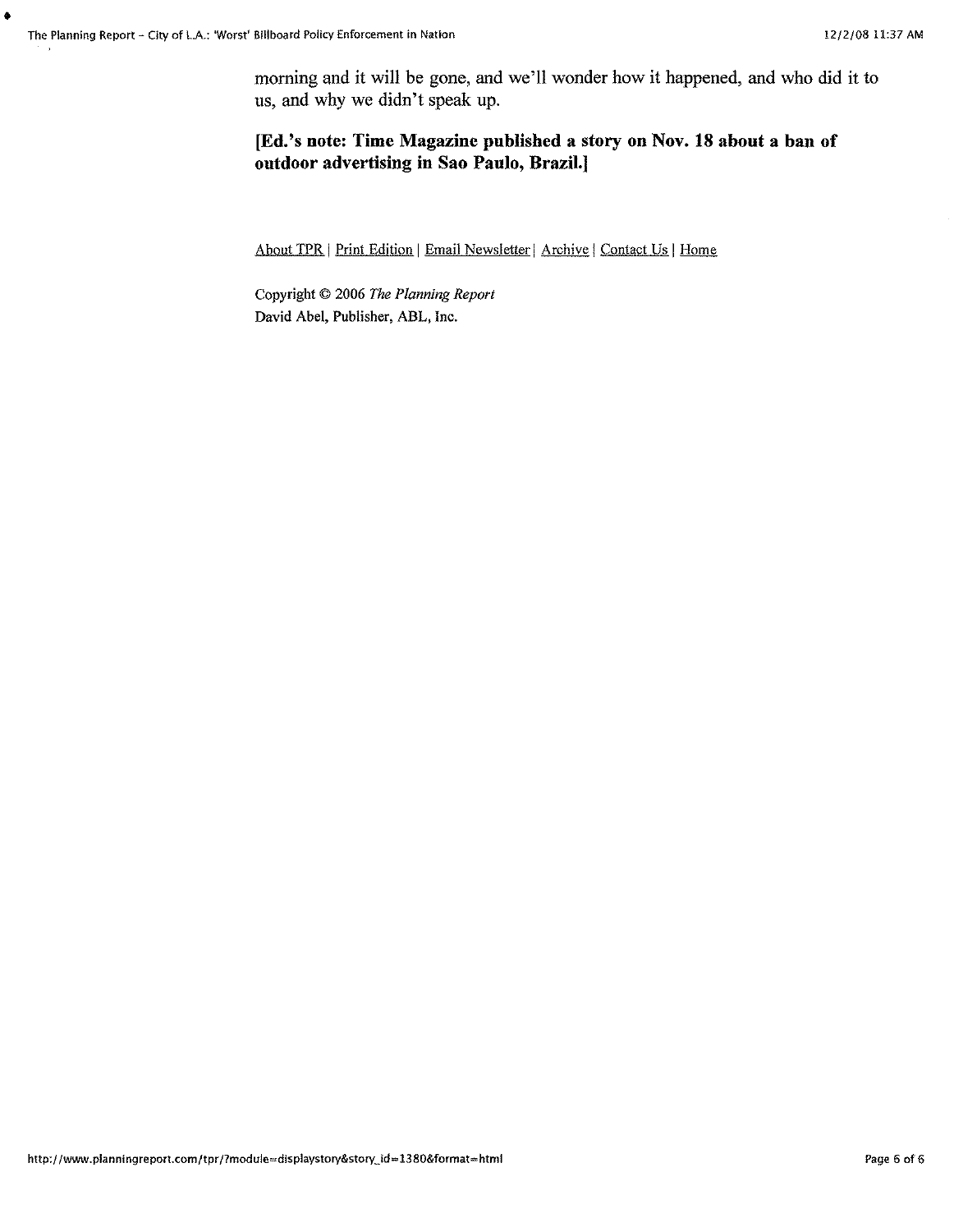

# Tarzana Property Owners Association, Inc.

|                                                                                                                                           | December 1, 2008<br>$12 - 2 - 08$<br>Date:                                                       |
|-------------------------------------------------------------------------------------------------------------------------------------------|--------------------------------------------------------------------------------------------------|
| Councilman Ed Reyes<br>Los Angeles City Council<br><b>City of Los Angeles</b><br>200 North Spring Street<br>Los Angeles, California 90012 | Submitted in PUVM<br>Committee<br>Council File No: 08 - 2020<br>Item No.:<br>B.GREANC<br>Deputy: |

#### Subject: BiUboards: This is a repeat of the letter mailed November 25,2008

The Tarzana Property Owners Association and the Tarzana Neighborhood Council have both voted unanimously to support recent actions by the City Planning Commission, the City Council, and the City Attorney's office to limit the proliferation of digital billboards and clarify the current situation with respect to off-site signs. The Tarzana Neighborhood Council has submitted a separate letter outlining the TNC position. Specific Tarzana Property Owners Association comments are addressed her. We support:

- A one-year moratorium on modernization or conversion to digital format of all billboards
- An extension of that moratorium until there is a clear cut determination of whether the settlements were an unlawful surrender of the City's police power to enforce existing billboard regulations
- The City Council motion for the Planning Department, Building and Safety, and City Attorney to prepare an update on the legal situation, clarify the requirements for CEQA review and public notice, and identify specific locations of permitted and non-permitted billboards and those scheduled for modernization and digital conversion.

As noted in the City Council motion and in recent articles in the Los Angeles Times, Citywatch, and LA Weekly, the recent settlement with certain billboard companies leaves many questions unanswered including the underlying legality of the settlement. Among the points raised:

- CEQA: CEQA and full case-by-case review should be mandatory for any significant "modernization" of existing billboards. While "significant" must be defined, we feel that the definition that the work exceed 50 percent of replacement cost of the original structure, contained in Section 91.6206.4.2 of the LA Department of Building and Safety Sign Code (revised November 20, 2007), is a good starting point. The reviews must include the impacts on traffic, potential safety hazards due to distraction of drivers, and glare to neighboring locations.
- Inventory: The settlement required the sign companies to provide the City with an inventory of all billboard sign locations within the City. We propose a moratorium on all sign modifications until such an inventory is compiled. That inventory must include location, and permit information. As an example, we have conducted an inventory of billboard locations within Tarzana. The figure of  $55^\circ$ billboard sign faces has flabbergasted everyone we have spoken to.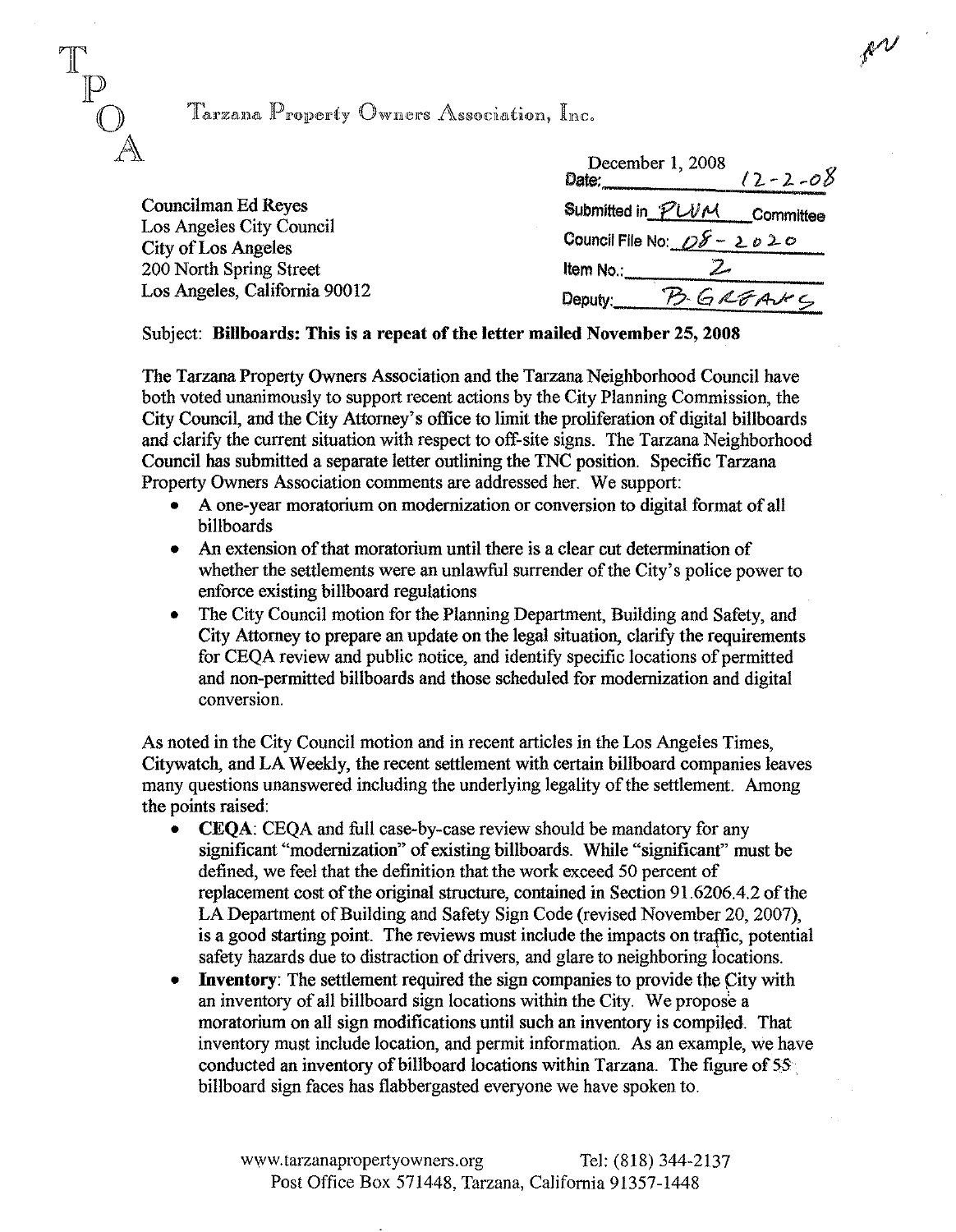- Compliance with relevant zoning regulations, Plans, and district requirements: There is no justification why the settlement should override these binding ordinances.
- Notice: Sign companies should be required to notify the public, through the Planning Department, Neighborhood Councils, Homeowners Associations, all residents within a 500 foot radius, etc. at least one month before any modernization plans are submitted.
- Unlawful surrender of City police power. The moratorium should remain in place until there is a clear court decision as to whether the settlements were an unlawful surrender of the City's power to enforce existing billboard regulations.

In addition, we urge the City to vigorously enforce all existing ordinances regulating billboards and other off-site signage. Among the pertinent regulations contained in the current Municipal Code, specifically in Ordinance 179416, effective January I, 2008:

- Purpose. Section 14.4.1 states that: the purpose of this article is to promote public safety and welfare by regulating signs in keeping with the following objectives:
	- o A. That the design, construction, installation, repair and maintenance of signs will not interfere with traffic safety or otherwise endanger public safety.
	- o B. That the regulations will provide reasonable protection to the visual environment by controlling the size, height, spacing and location of signs.
	- o E. That adequacy of message opportunity will be available to sign users without dominating the visual appearance of the area.
- Prohibited Signs. Section 14.4. 4 specifically prohibits signs
	- o Section 3. Contain flashing, mechanical and strobe lights in conflict with the provisions of Sections 80.08.4 and 93.0107 of this Code. Note that Section 80.08.4 is not relevant, but Section 93.0107, titled "Distracting, Confusing Or Nuisance Lighting Viewed From Public Streets, Highways Or Other Public Thoroughfares Used By Vehicular Traffic'' provides that:
		- No person shall construct, establish, create, or maintain any stationary exterior electric lighting or illumination system or any interior system which is visible from a public street, highway or other public thoroughfare used for vehicular traffic, that contains or utilizes a continuous or sequential flashing operation in which more than one-third of the lights are turned on or off at one time.
	- o Section 4. Are revolving and where all or any portion rotate at greater than six revolutions per minute.
	- o Section 11. Indicates off-site signs are prohibited "except when off-site signs are specifically permitted pursuant to a legally adopted specific plan, supplemental use district, an approved development agreement, or a relocation agreement entered into pursuant to California Business and Professions Code Section 5412. **This** prohibition shall also apply to alterations or enlargements of legally existing off-site signs.
- Hazard To Traffic. Section. 14.4.5 indicates that: